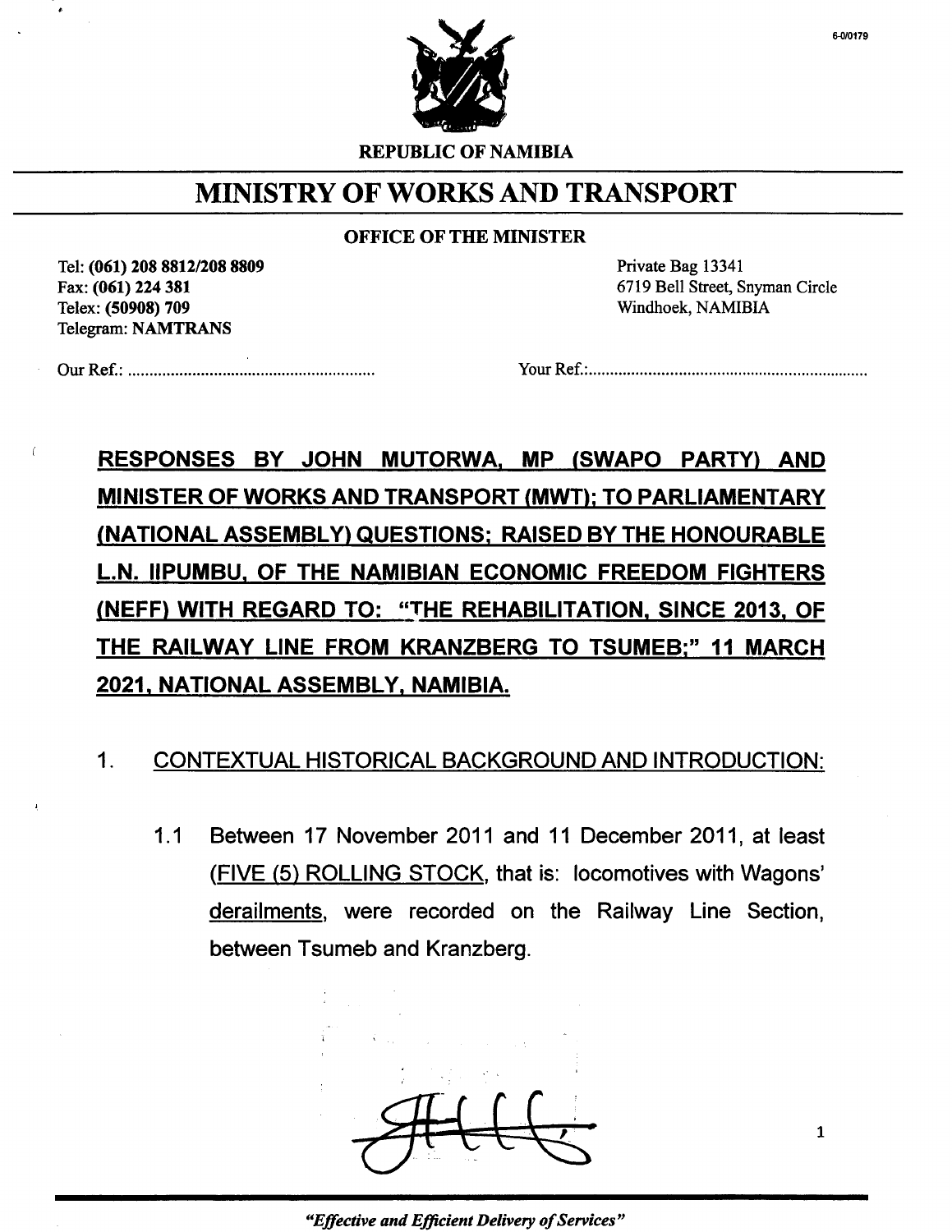- 1.2 Those aforementioned derailments, were particularly caused by aged. depreciated and failing railway line infrastructure components; combined with factors, such as: heat, lack of clamping force. between the T-bolts and the Sleepers. failing Sleeper Seats. Lateral Buckling. Joint Spacing and Broken Rails.
- 1.3 Due to the nature of the said emergencies, that is: the frequent derailments; the matter was brought to the Cabinet, through a Cabinet Submission, by the Minister of Works and Transport on 15 December 2011.
- 1.4 Subsequently; and in support of the said MWT's 15 December 2011 Submission, the Cabinet, amongst others, resolved to:
	- (a) Take note of the frequent derailments of the Rolling Stock on the Railway Line;
	- (b) Authorize the use of N\$45 Million available, on the Railway Network Upgrading Project;
	- (c) Authorize the sourcing of N\$105 Million, for urgent repair work, on the Tsumeb-Kranzberg Railway Line, through the Government of the Republic of Namibia's (GRN) own Contingency Fund;

 $\overbrace{\phantom{a}}^{a}$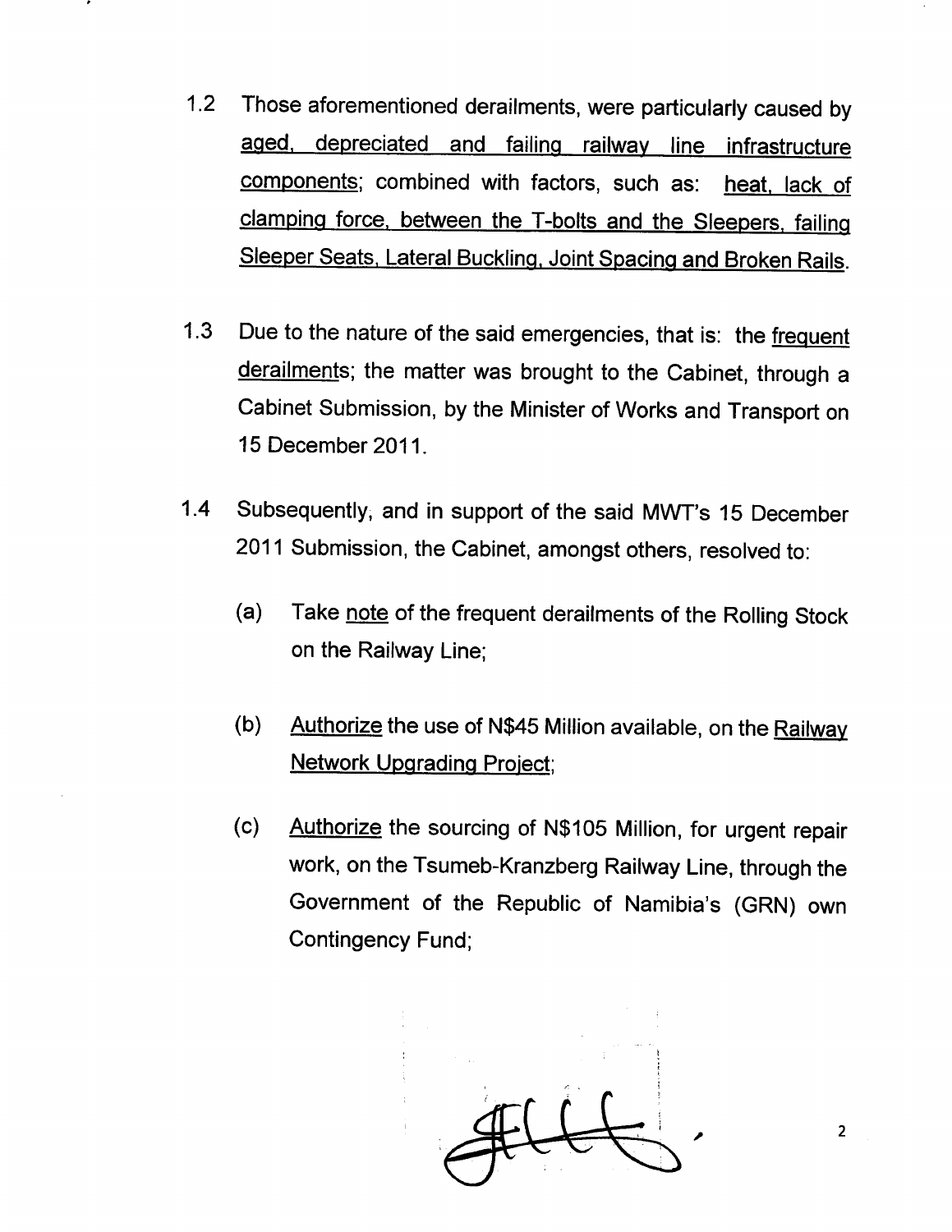- (d) Authorize the moving of Rails at Aus Depot Railway Line Project, to be used for repairing of the Tsumeb-Kranzberg Railway Line; and the moving of surplus Sleepers, from the Northern Railway Project, to be used, for repairing the Tsumeb-Kranzberg Railway Line, in case, the available Sleepers, for the Tsumeb-Kranzberg Railway Line Project, would practically proved to be insufficient;
- (e) Finally, direct the Minister of Works and Transport, to seek urgent Tender Board Authorization, in appointing a Company, to carry out the Scope of Work, for repairing the Tsumeb-Kranzberg Railway Section.
- 1.5 Through a Submission, dated the  $15<sup>th</sup>$  December 2011, addressed to the Secretary of the Tender Board of Namibia, the urgent Tender Board Authorization was accordingly sought.
- 1.6 The Tender Board approved and granted the requested Authorization to appoint a Company. The MWT was directed by the Tender Board, to first obtain, at least THREE (3) quotations; and thereafter, accordingly select and appoint the successful bidder or successful Company.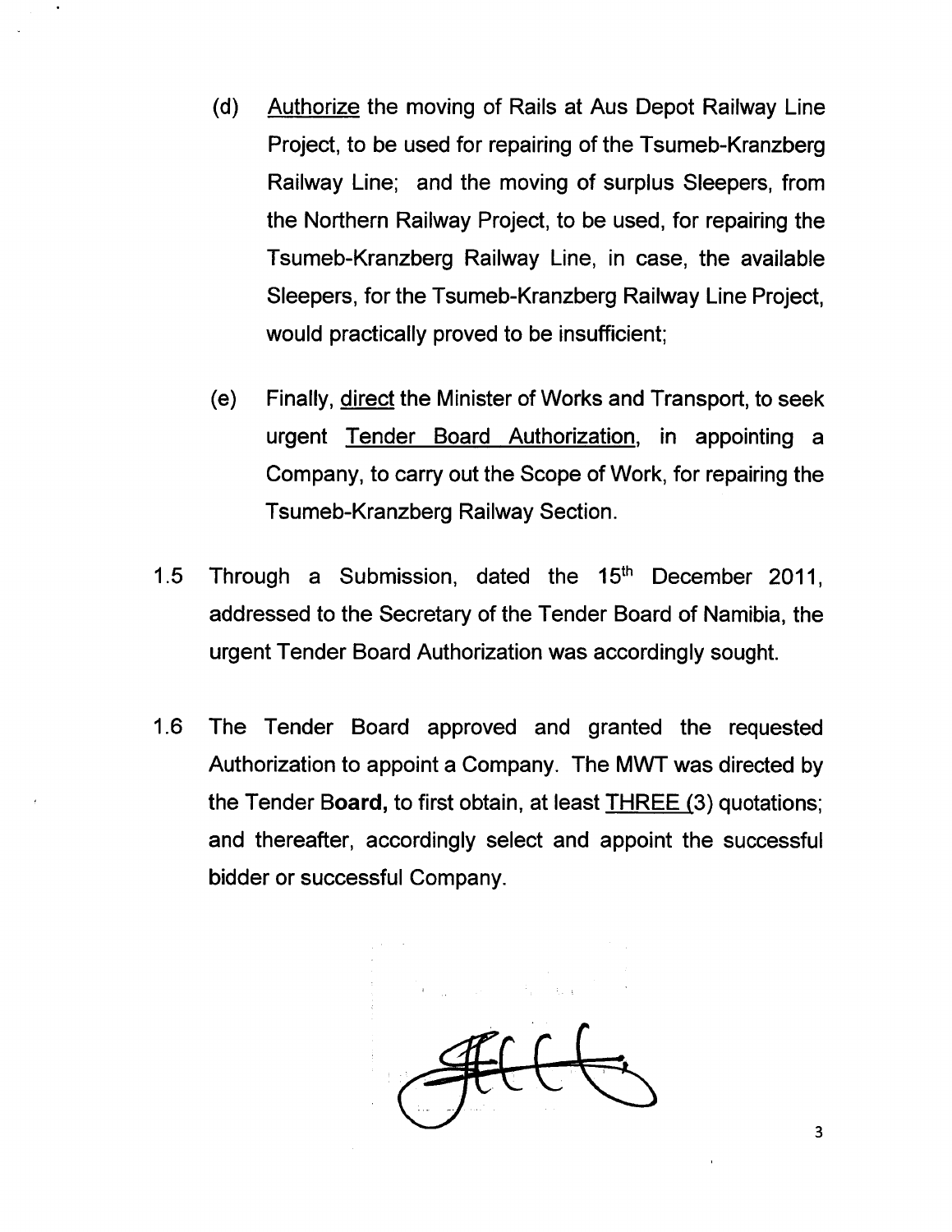## 2. SUMMARY OF UNFOLDING ACTIVITIES AND EVENTS, AFTER THE APPOINTMENT OF THE SUCCESFUL BIDDER OR COMPANY.

- 2.1 A Contract or Agreement was indeed concluded and signed. between TransNamib Holdings Limited and D and M Rail Construction (Pty) Limited. Available information reveals and indicates that: two Agreements were concluded, between the aforementioned Parties, concerning the upgrading and Rehabilitation of the Tsumeb-Kranzberg Railway Line.
- 2.2 The initial or first Agreement, expressly indicated that: the Contract Period, would commence on 17 December 2012 and end on 31 March 2013!
- 2.3 Available information further indicates that: a subsequent second Agreement, was concluded between the Parties, in May 2014; in terms of which: D and M, was appointed as a Contractor, to undertake rail maintenance, heavy repair, rehabilitation and upgrading of the Railway Line, between Kranzberg and Tsumeb, for an indefinite period commencing on the same date as the 17 December 2012, stipulated: in the initial Agreement, notwithstanding the date of execution. In this regard, specific reference is made to clause 12, of the May 2014 signed Upgrading and Rehabilitation Agreement.

4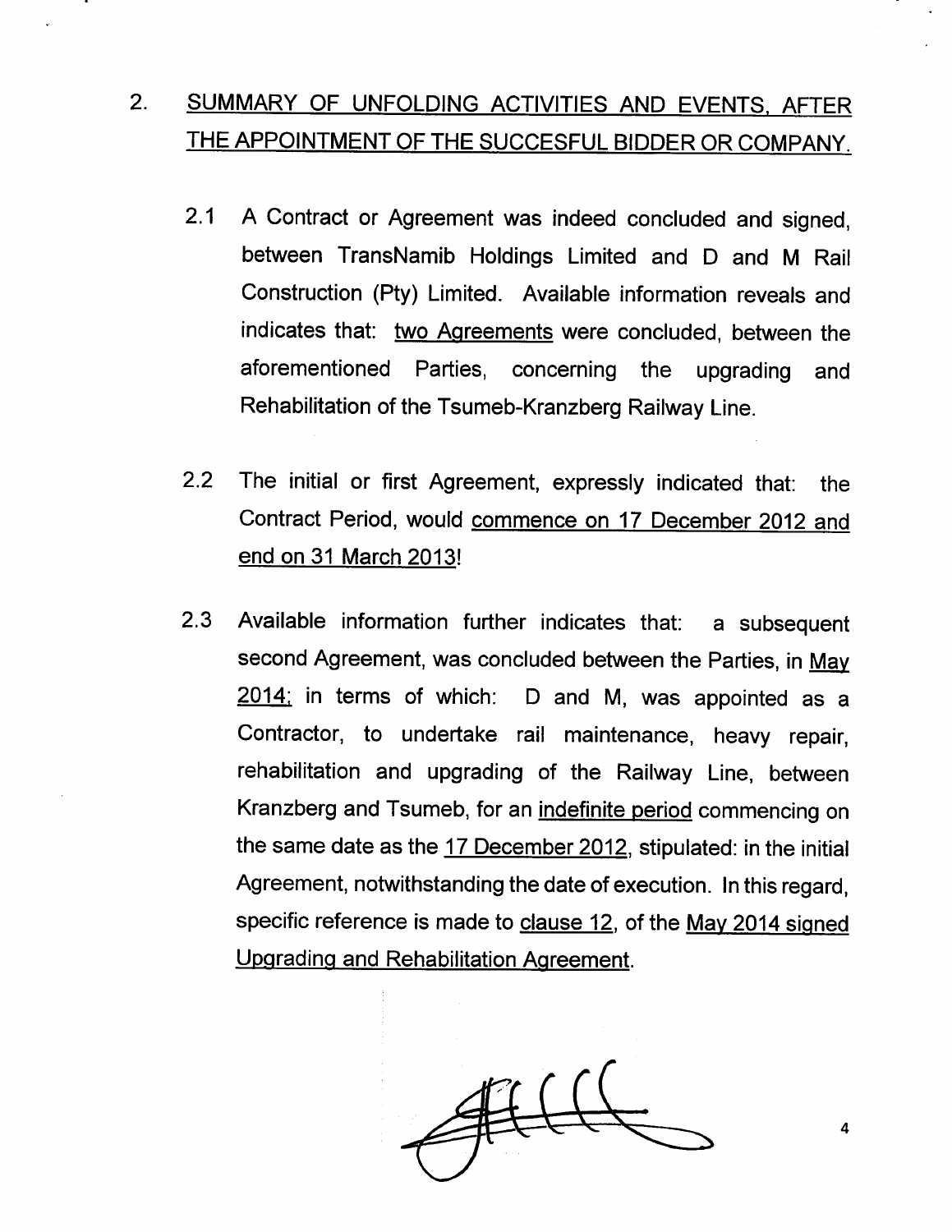# 3. ACTIONS TAKEN BY THE MWT. TO CONFIRM THE LEGAL VALIDITY OF THE MAY 2014 SIGNED AGREEMENT: THE UPGRADING AND REHABILTATION AGREEMENT.

- 3.1 Through its then Permanent Secretary (now Executive Director), the MWT transmitted, a letter, dated 25 January 2016, to Namibia's Attorney General (AG), requesting Legal Advice, on the validity and duration of the Contract, concluded between D and M Rail Construction (Pty) Limited and TransNamib Holdings?
- 3.2 The proffered or offered Attorney General's Legal Advice, of 5 February 2016, could in brief, be summarized, as follows:
	- (a) There exists a valid Agreement, covering the maintenance, heavy works, upgrading and rehabilitation of the Kranzberg to Tsumeb Railway Line.
	- (b) That the 2014 Agreement, does not specify its termination date, was deliberately intended; and is not a bar to termination provided that: Valid grounds and reasonable notice are tendered, should TransNamib wants to terminate the 2014 Agreement, as such.
	- (c) The definitions of the terms maintenance, heavy works, reinvestment, upgrading and rehabilitation, are contained in the May 2014 Agreement and the Railway Management Agreement.

5